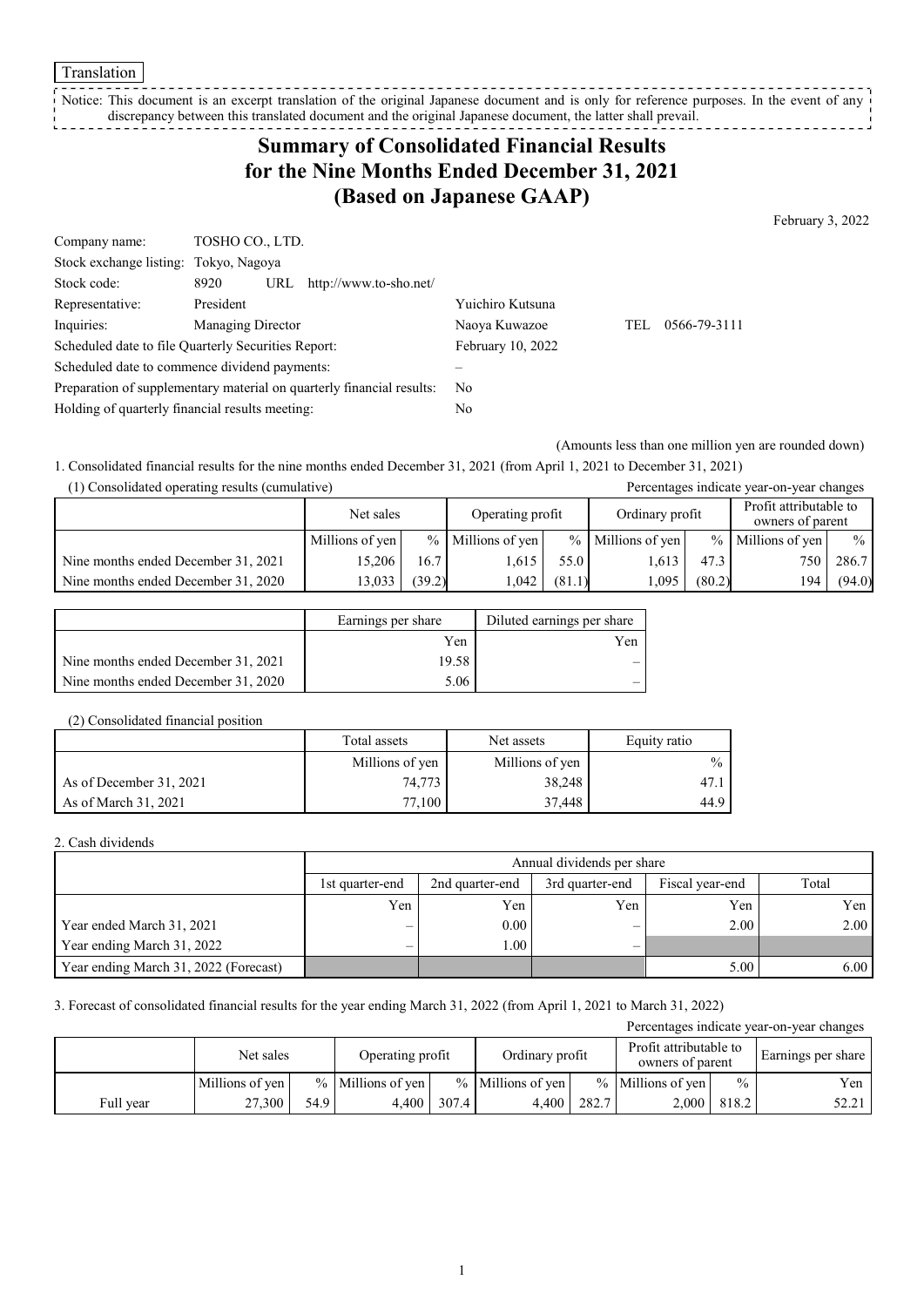| 4. Notes                                                                                                                                                                         |                   |                                                         |                |                   |
|----------------------------------------------------------------------------------------------------------------------------------------------------------------------------------|-------------------|---------------------------------------------------------|----------------|-------------------|
| (1) Changes in significant subsidiaries during the nine months ended December 31, 2021<br>(changes in specified subsidiaries resulting in the change in scope of consolidation): |                   |                                                         | N <sub>0</sub> |                   |
| (2) Application of special accounting methods for preparing quarterly consolidated financial statements:                                                                         |                   |                                                         | N <sub>0</sub> |                   |
| (3) Changes in accounting policies, changes in accounting estimates, and restatement of prior period financial statements                                                        |                   |                                                         |                |                   |
| Changes in accounting policies due to revisions to accounting standards and other regulations:                                                                                   |                   |                                                         | Yes            |                   |
| Changes in accounting policies due to other reasons:                                                                                                                             |                   |                                                         | N <sub>0</sub> |                   |
| Changes in accounting estimates:                                                                                                                                                 |                   |                                                         | N <sub>0</sub> |                   |
| Restatement of prior period financial statements:                                                                                                                                |                   |                                                         | N <sub>0</sub> |                   |
| (4) Number of issued shares (common shares)                                                                                                                                      |                   |                                                         |                |                   |
| Total number of issued shares at the end of the period (including treasury shares)                                                                                               |                   |                                                         |                |                   |
| As of December 31, 2021                                                                                                                                                          | 38,315,000 shares | As of March 31, 2021                                    |                | 38,315,000 shares |
| Number of treasury shares at the end of the period                                                                                                                               |                   |                                                         |                |                   |
| As of December 31, 2021<br>As of March 31, 2021<br>8,886 shares                                                                                                                  |                   |                                                         |                | 8,841 shares      |
| Average number of shares during the period (cumulative from the beginning of the fiscal year)                                                                                    |                   |                                                         |                |                   |
| Nine months ended December 31, 2021                                                                                                                                              |                   | 38,306,125 shares   Nine months ended December 31, 2020 |                | 38,306,212 shares |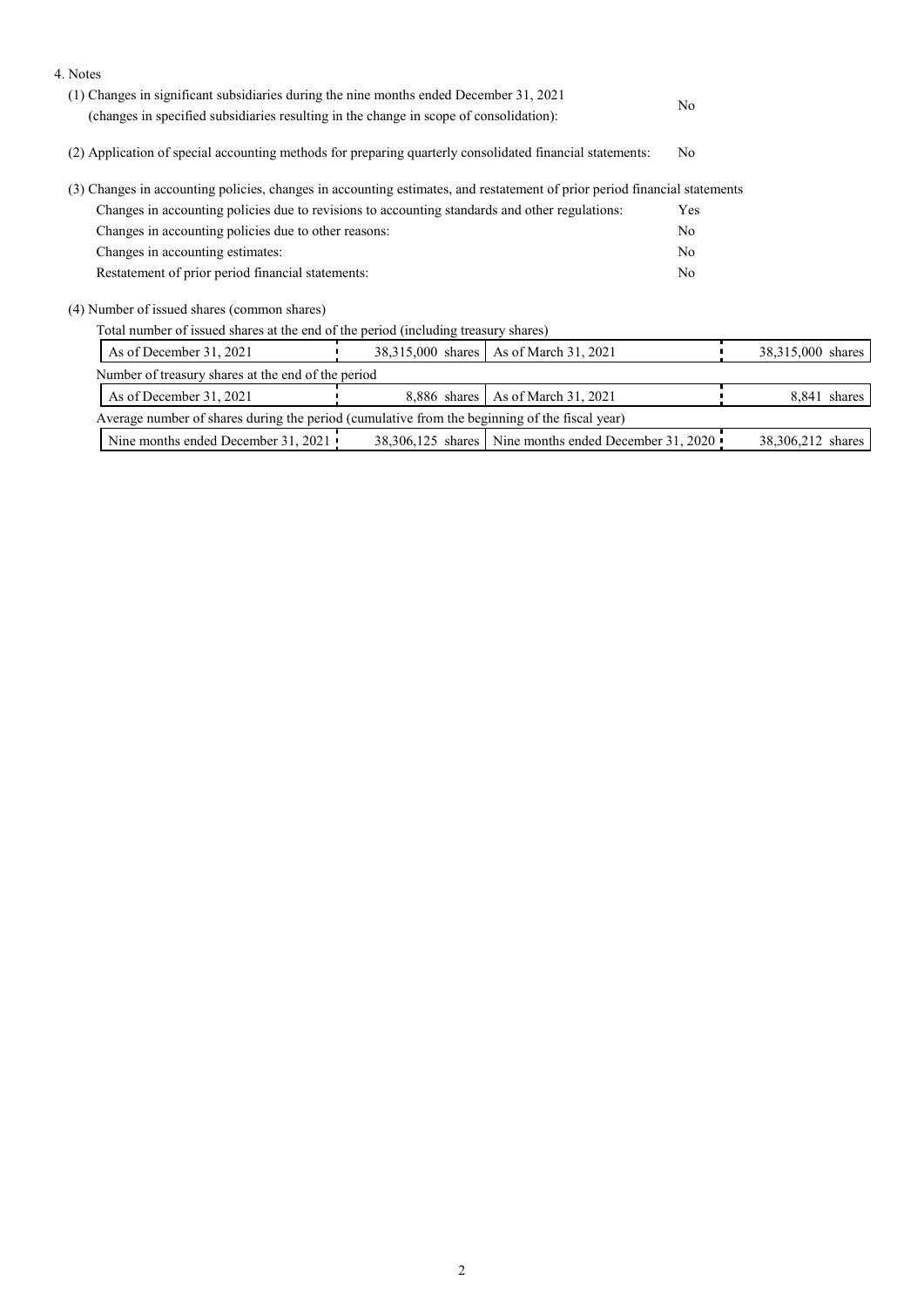# **Quarterly consolidated financial statements**

**Consolidated balance sheets** 

|                                        |                      | (Thousands of yen)      |
|----------------------------------------|----------------------|-------------------------|
|                                        | As of March 31, 2021 | As of December 31, 2021 |
| Assets                                 |                      |                         |
| Current assets                         |                      |                         |
| Cash and deposits                      | 21,900,125           | 20,567,860              |
| Accounts receivable - trade            | 278,302              | 369,181                 |
| Trade accounts receivable              | 114,346              | 144,659                 |
| Merchandise                            | 1,666                | 1,827                   |
| Supplies                               | 55,276               | 54,042                  |
| Other                                  | 624,892              | 394,696                 |
| Total current assets                   | 22,974,610           | 21,532,268              |
| Non-current assets                     |                      |                         |
| Property, plant and equipment          |                      |                         |
| Buildings and structures               | 55,829,072           | 56,540,714              |
| Accumulated depreciation               | (18, 844, 060)       | (20, 256, 399)          |
| Buildings and structures, net          | 36,985,011           | 36,284,315              |
| Machinery, equipment and vehicles      | 1,936,053            | 1,982,422               |
| Accumulated depreciation               | (1,087,898)          | (1, 183, 350)           |
| Machinery, equipment and vehicles, net | 848,154              | 799,071                 |
| Tools, furniture and fixtures          | 1,511,556            | 1,521,883               |
| Accumulated depreciation               | (1,192,889)          | (1,275,304)             |
| Tools, furniture and fixtures, net     | 318,667              | 246,578                 |
| Land                                   | 7,037,648            | 7,404,794               |
| Leased assets                          | 4,805,097            | 4,911,215               |
| Accumulated depreciation               | (1,082,966)          | (1,317,524)             |
| Leased assets, net                     | 3,722,131            | 3,593,690               |
| Construction in progress               | 764,721              | 480,940                 |
| Total property, plant and equipment    | 49,676,334           | 48,809,391              |
| Intangible assets                      | 176,349              | 147,551                 |
| Investments and other assets           |                      |                         |
| Deferred tax assets                    | 740,851              | 793,226                 |
| Other                                  | 3,517,905            | 3,480,948               |
| Allowance for doubtful accounts        | (11,760)             | (11,760)                |
| Total investments and other assets     | 4,246,997            | 4,262,414               |
| Total non-current assets               | 54,099,681           | 53,219,357              |
| Deferred assets                        |                      |                         |
| Bond issuance costs                    | 26,058               | 22,083                  |
| Total deferred assets                  | 26,058               | 22,083                  |
| Total assets                           | 77,100,350           | 74,773,709              |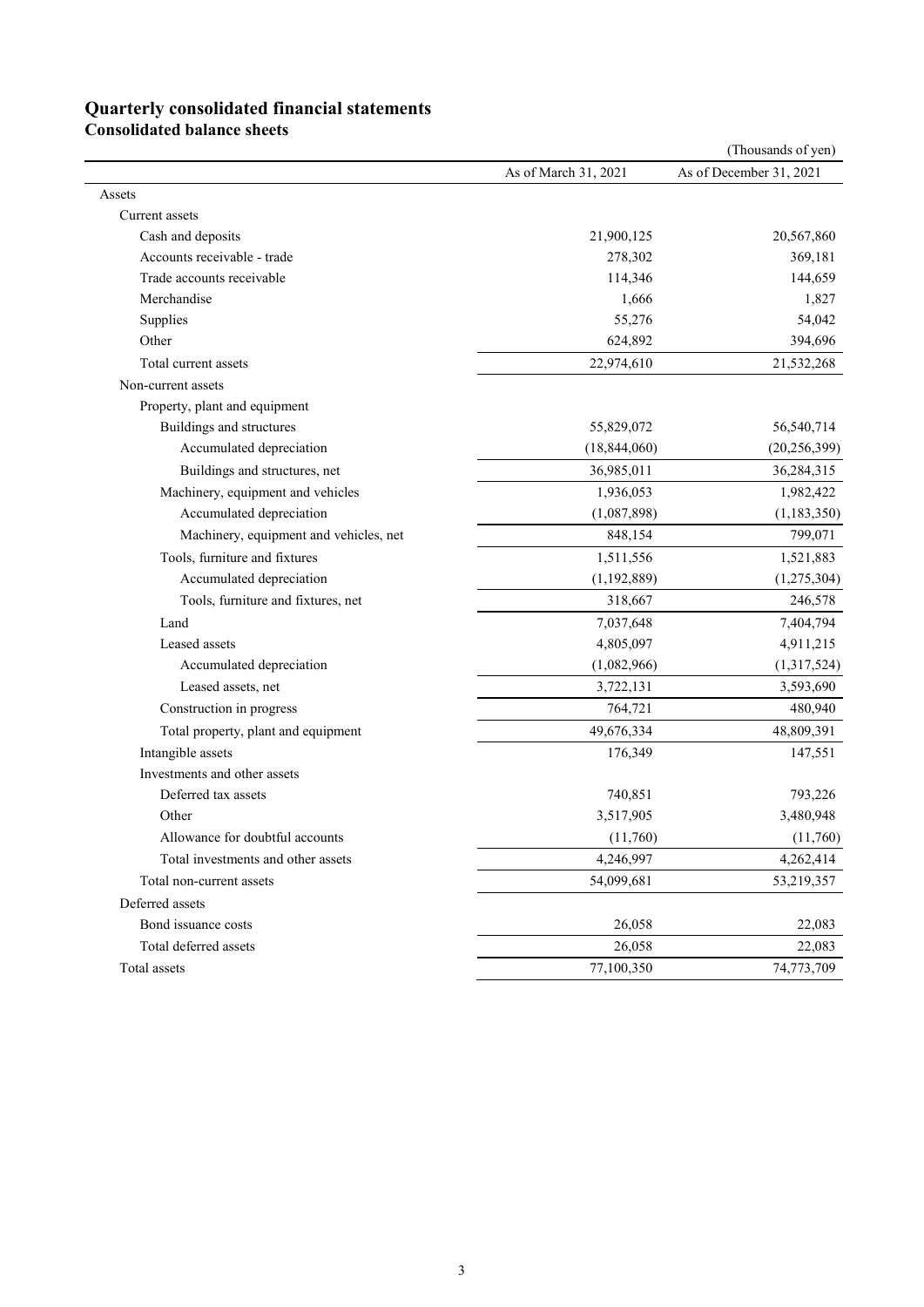|                                                                         |                      | (Thousands of yen)      |
|-------------------------------------------------------------------------|----------------------|-------------------------|
|                                                                         | As of March 31, 2021 | As of December 31, 2021 |
| Liabilities                                                             |                      |                         |
| Current liabilities                                                     |                      |                         |
| Accounts payable - trade                                                | 184                  | 544                     |
| Short-term borrowings                                                   |                      | 250,000                 |
| Current portion of bonds payable                                        | 81,000               |                         |
| Current portion of long-term borrowings                                 | 5,491,856            | 5,246,074               |
| Income taxes payable                                                    | 189,018              | 692,033                 |
| Other                                                                   | 2,478,832            | 2,950,163               |
| Total current liabilities                                               | 8,240,892            | 9,138,815               |
| Non-current liabilities                                                 |                      |                         |
| Bonds payable                                                           | 5,000,000            | 5,000,000               |
| Long-term borrowings                                                    | 18,829,137           | 14,998,321              |
| Lease obligations                                                       | 3,493,277            | 3,206,652               |
| Provision for retirement benefits for directors (and other<br>officers) | 936,300              | 954,850                 |
| Retirement benefit liability                                            | 91,858               | 104,953                 |
| Asset retirement obligations                                            | 2,853,674            | 2,914,498               |
| Other                                                                   | 207,131              | 206,805                 |
| Total non-current liabilities                                           | 31,411,379           | 27,386,081              |
| <b>Total liabilities</b>                                                | 39,652,271           | 36,524,897              |
| Net assets                                                              |                      |                         |
| Shareholders' equity                                                    |                      |                         |
| Share capital                                                           | 1,580,817            | 1,580,817               |
| Capital surplus                                                         | 2,295,403            | 2,295,388               |
| Retained earnings                                                       | 30,750,745           | 31,386,199              |
| Treasury shares                                                         | (7, 807)             | (7, 891)                |
| Total shareholders' equity                                              | 34,619,159           | 35,254,515              |
| Accumulated other comprehensive income                                  |                      |                         |
| Remeasurements of defined benefit plans                                 | 985                  | 1,122                   |
| Total accumulated other comprehensive income                            | 985                  | 1,122                   |
| Non-controlling interests                                               | 2,827,934            | 2,993,174               |
| Total net assets                                                        | 37,448,079           | 38,248,812              |
| Total liabilities and net assets                                        | 77,100,350           | 74,773,709              |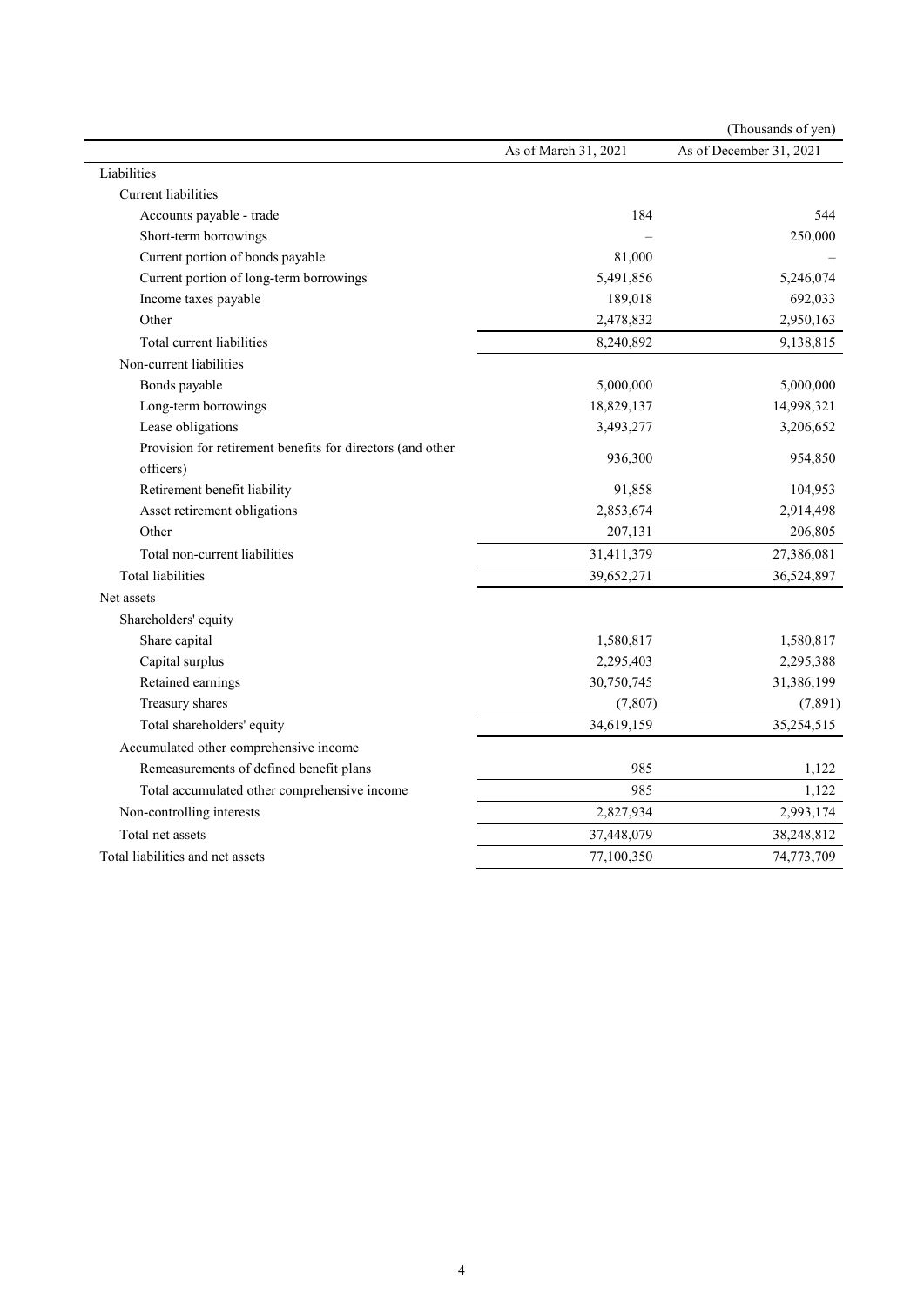### **Consolidated statements of income (cumulative) and consolidated statements of comprehensive income (cumulative)**

**Consolidated statements of income (cumulative)**

|                                                    |                   | (Thousands of yen) |
|----------------------------------------------------|-------------------|--------------------|
|                                                    | Nine months ended | Nine months ended  |
|                                                    | December 31, 2020 | December 31, 2021  |
| Net sales                                          | 13,033,774        | 15,206,647         |
| Cost of sales                                      | 10,620,351        | 12,434,826         |
| Gross profit                                       | 2,413,423         | 2,771,820          |
| Selling, general and administrative expenses       |                   |                    |
| Remuneration for directors (and other officers)    | 274,644           | 274,897            |
| Salaries and bonuses                               | 347,113           | 275,850            |
| Retirement benefit expenses                        | 5,846             | 3,999              |
| Other                                              | 743,498           | 601,143            |
| Total selling, general and administrative expenses | 1,371,103         | 1,155,891          |
| Operating profit                                   | 1,042,320         | 1,615,929          |
| Non-operating income                               |                   |                    |
| Interest income                                    | 1,687             | 1,365              |
| Dividend income                                    | 2                 | 2                  |
| Commission income                                  | 69,881            | 83,370             |
| Subsidy income                                     | 83,482            | 36,923             |
| Miscellaneous income                               | 41,626            | 19,005             |
| Total non-operating income                         | 196,679           | 140,667            |
| Non-operating expenses                             |                   |                    |
| Interest expenses                                  | 107,009           | 121,257            |
| Miscellaneous losses                               | 36,499            | 21,805             |
| Total non-operating expenses                       | 143,509           | 143,063            |
| Ordinary profit                                    | 1,095,490         | 1,613,533          |
| Extraordinary income                               |                   |                    |
| Gain on sale of non-current assets                 |                   | 280                |
| Subsidies for employment adjustment                | 167,840           | 3,947              |
| Subsidy income                                     |                   | 49,400             |
| Other                                              | 16,851            |                    |
| Total extraordinary income                         | 184,692           | 53,628             |
| <b>Extraordinary</b> losses                        |                   |                    |
| Loss on retirement of non-current assets           | 8,151             | 1,065              |
| Loss on store closed                               | 843,597           | 48,805             |
| Loss on changes in construction project            |                   | 15,000             |
| Other                                              | 77                | 5,250              |
| Total extraordinary losses                         | 851,826           | 70,120             |
| Profit before income taxes                         | 428,356           | 1,597,040          |
| Income taxes - current                             | 94,927            | 727,137            |
| Income taxes - deferred                            | 118,554           | (52, 434)          |
| Total income taxes                                 | 213,482           | 674,703            |
| Profit                                             | 214,874           | 922,337            |
| Profit attributable to non-controlling interests   | 20,809            | 171,963            |
| Profit attributable to owners of parent            | 194,064           | 750,373            |
|                                                    |                   |                    |